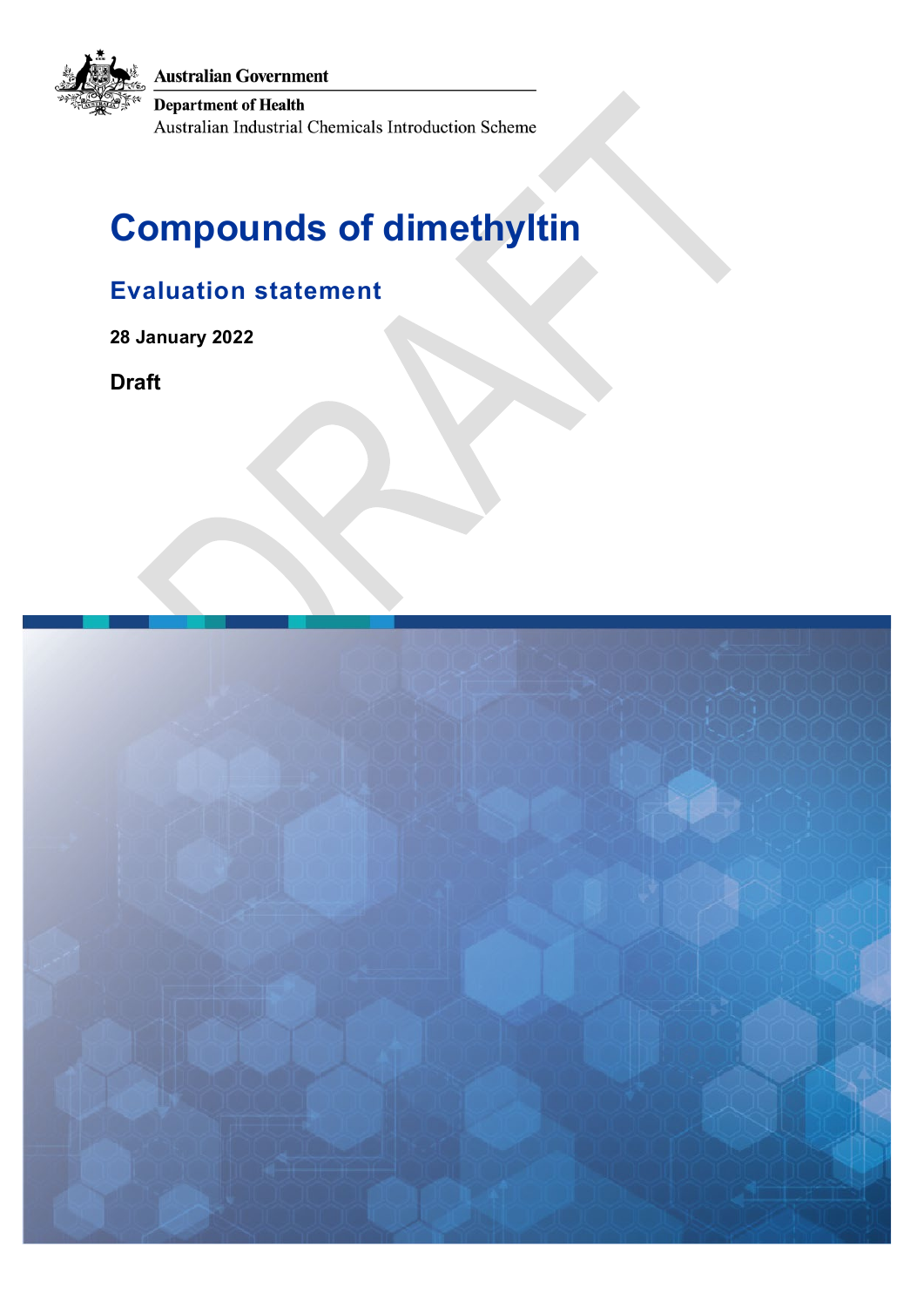# **Table of contents**

### Contents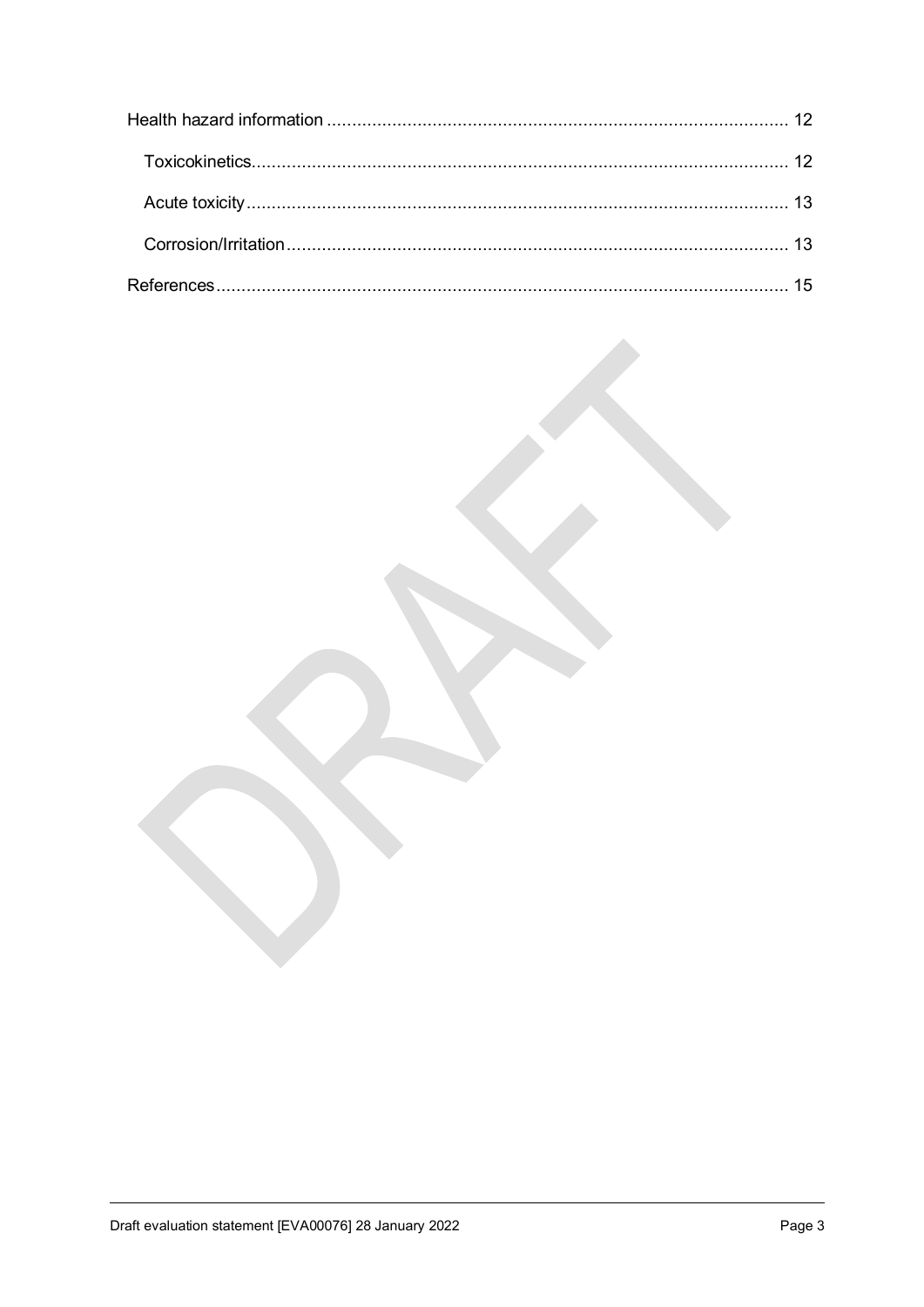# <span id="page-3-0"></span>AICIS evaluation statement

# <span id="page-3-1"></span>Subject of the evaluation

Compounds of dimethyltin

# <span id="page-3-2"></span>Chemicals in this evaluation

| <b>Name</b>                                                                                                                                                     | <b>CAS registry number</b> |
|-----------------------------------------------------------------------------------------------------------------------------------------------------------------|----------------------------|
| Stannane, bis(dodecylthio)dimethyl-                                                                                                                             | 51287-84-4                 |
| 9-Octadecenoic acid, 2-mercaptoethyl<br>ester, (Z)-, reaction products with<br>dichlorodimethylstannane, sodium sulfide<br>$(Na2S)$ and trichloromethylstannane | 68442-12-6                 |
|                                                                                                                                                                 |                            |

### <span id="page-3-3"></span>Reason for the evaluation

The Evaluation Selection Analysis indicated a potential risk to human health.

### <span id="page-3-4"></span>Parameters of evaluation

The chemicals are a group of dimethyl tin compounds listed on the Australian Inventory of Industrial Chemicals (the Inventory). This evaluation is a human health risk assessment for all identified industrial uses of these chemicals.

These chemicals have been assessed as a group because the toxicity of organotin compounds depends largely on the organotin moiety, and these chemicals are structurally similar. Based on a review of the available information, dimethyltin compounds have been reported to cause reproductive, neurodevelopmental, nervous system and immune system toxicity. These human health effects are likely to be the main drivers of any risk management recommendations for this group of chemicals.

In this evaluation, CAS No. 51287-84-4 will be referred to as dimethyltin bis(dodecylmercaptide).

# <span id="page-3-5"></span>Summary of evaluation

### <span id="page-3-6"></span>Summary of introduction, use and end use

There is currently no specific information about the use or volume of use of these chemicals in Australia. Data on emissions and sources of emissions for organotin compounds in Australia indicate site limited use in glass and glass product manufacturing and polymer product manufacturing.

Based on international information, dimethyltin bis(dodecylmercaptide) is used as a catalyst and process regulator in the manufacture of plastic and other products used in a wide range of commercial applications. No information is available for the chemical CAS No. 68442-12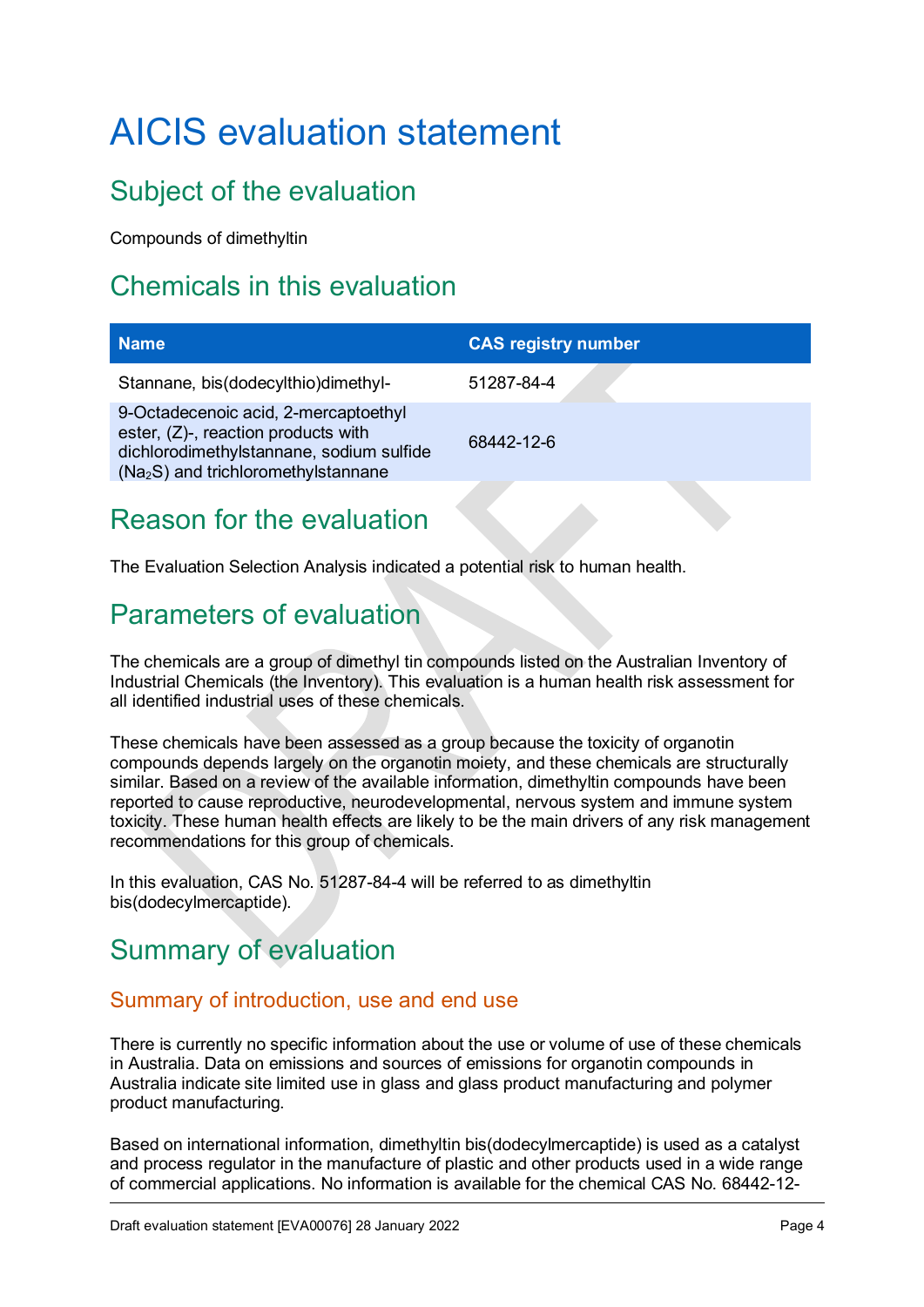6, but it is expected to have site limited uses similar to other dimethyltin compounds (refer to **Supporting information** section).

### <span id="page-4-0"></span>Human health

#### **Summary of health hazards**

There is limited toxicological information for dimethyltin bis(dodecylmercaptide) and none for the chemical CAS No. 68442-12-6. The main driver for the toxicity of dimethyltin compounds is expected to be the dimethyltin moiety. Therefore, available data for other dimethyltin compounds, including dimethyltin dichloride (DMTC) and dimethyltin mercaptoacetate compounds, are used to draw conclusions regarding the systemic effects of chemicals in this group. These dimethyltin compounds were assessed previously and their reports should be read in conjunction with this Evaluation Statement (NICNAS 2018a; NICNAS 2018b).

Based on read across, the critical health effects for risk characterisation are adverse systemic long term effects on:

- reproduction and neurodevelopment
- the immune and nervous systems.

Exposure to DMTC has been linked to decreased thymus weights in males, thymus atrophy in both sexes and increased kidney weights in females with histopathological changes in the thymus, brain and kidneys in both sexes. Neurotoxic effects were noted with signs including convulsions and tremors. Histopathological changes included neuronal necrosis, ventricular dilation, and white matter vacuolisation in the brain and spinal cords (NICNAS 2018a). The available data on reproductive toxicity for DMTC indicated the presence of foetal variations and malformations, and developmental neurotoxicity at low doses in some of the animal studies (NICNAS 2018a).

Based on the available data for DMTC (NICNAS 2018a) and dimethyltin bis(2-ethylhexyl mercaptoacetate (DMT(2-EHMA)) (NICNAS 2018b), the chemicals are not considered to be genotoxic. Carcinogenicity was not observed in long term studies using mixtures of monoand dimethyltin compounds (WHO 2006).

Based on limited information for dimethyltin bis(dodecylmercaptide) and read across data from dimethyltin mercaptoacetate compounds, the chemicals may have low to moderate acute oral and inhalation toxicity and low acute dermal toxicity.

Experimental, read across and in silico data indicate that the chemicals in this group are not expected to be irritating to the skin or eyes. This is supported by QSAR modelling for dimethyltin bis(dodecylmercaptide).

There are no data on skin sensitisation. Although dimethyltin dimercaptoacetate compounds are skin sensitisers (NICNAS 2018b), the anionic ligand may contribute to this effect. No structural alerts for protein binding based on the mechanistic profiling functionality were found for dimethyltin bis(dodecylmercaptide) using OECD QSAR Toolbox v4.2.

#### **Health hazard classification**

These chemicals satisfy the criteria for classification according to the Globally Harmonized System of Classification and Labelling of Chemicals (GHS) for hazard classes relevant for work health and safety. This evaluation does not consider classification of physical and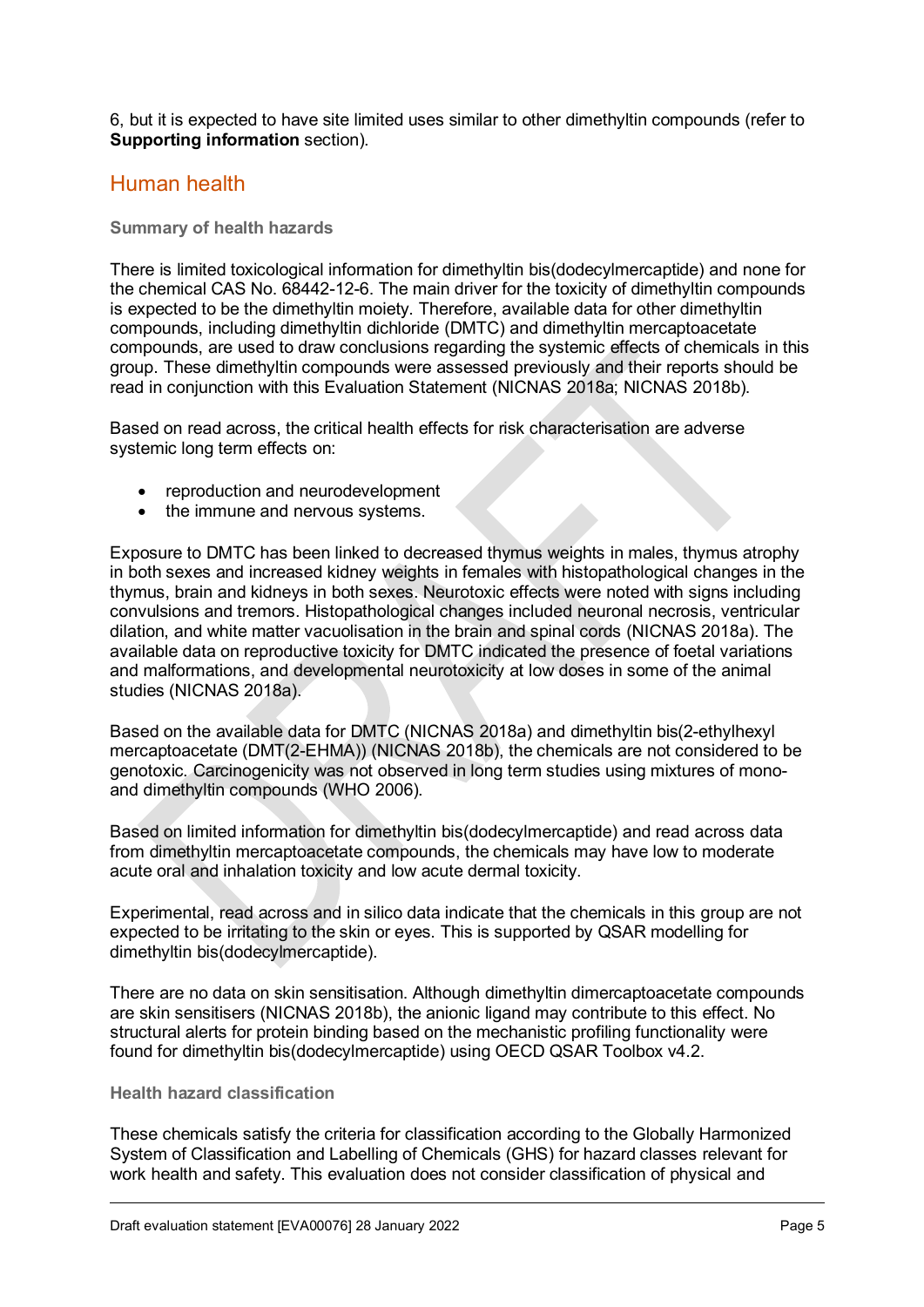environmental hazards. These recommended classifications are based on read across principles (see **Supporting Information – Grouping Rationale** section). If empirical data become available for either member of the group indicating that a lower (or higher) classification is appropriate for a specific chemical, this data may be used to amend the default classification for that chemical.

| <b>Health hazards</b>                                      | <b>Hazard category</b> | <b>Hazard statement</b>                                                                                        |
|------------------------------------------------------------|------------------------|----------------------------------------------------------------------------------------------------------------|
| Specific target organ toxicity<br>- repeated dose exposure | STOT Rep. Exp. 1       | H372: Causes damage to<br>the nervous system and<br>immune system through<br>prolonged or repeated<br>exposure |
| Reproductive toxicity                                      | Repr. 2                | H361d: Suspected of<br>damaging the unborn child                                                               |

#### **Summary of health risk**

#### **Public**

These chemicals are currently listed on in the Poisons Standard–the Standard for the Uniform Scheduling of Medicines and Poisons (the SUSMP)**,** Schedule 7 for tin organic compounds. At concentrations greater than 1%, these chemicals are not available to the general public. A number of warning statements, first aid instructions and safety directions relating to tin organic compounds may apply (TGA 2021).

Based on the available use information, the public may be exposed to the chemicals at very low concentrations in articles through their use in the manufacture of plastics and potential use in food contact applications.

Internationally, a group tolerable daily intake (TDI) of (0.1 µg/kg bw as Sn) for organotin compounds in foodstuffs, based on systemic effects, has been established (European Commission 2009).

To reduce the identified risk of organotin compounds transferred from food packaging to foodstuffs, the overall exposure should be lower than the TDI. The dominant contribution to human intake of organotin compounds (mainly tributyltin) is via consumption of fish. Exposure to other organotin compounds, including these chemicals, is expected to be generally low both from food contact and handling plastic articles.

Based on the available use information, there are no identified risks to the public that require further risk management.

#### **Workers**

During product formulation and packaging, dermal and inhalation exposure might occur, particularly where manual or open processes are used. These could include transfer and blending activities, quality control analysis, and cleaning and maintaining equipment. Worker exposure to the chemical at lower concentrations could also occur while using formulated products containing the chemical. The level and route of exposure will vary depending on the method of application and work practices employed. Good hygiene practices to minimise incidental oral exposure are expected to be in place.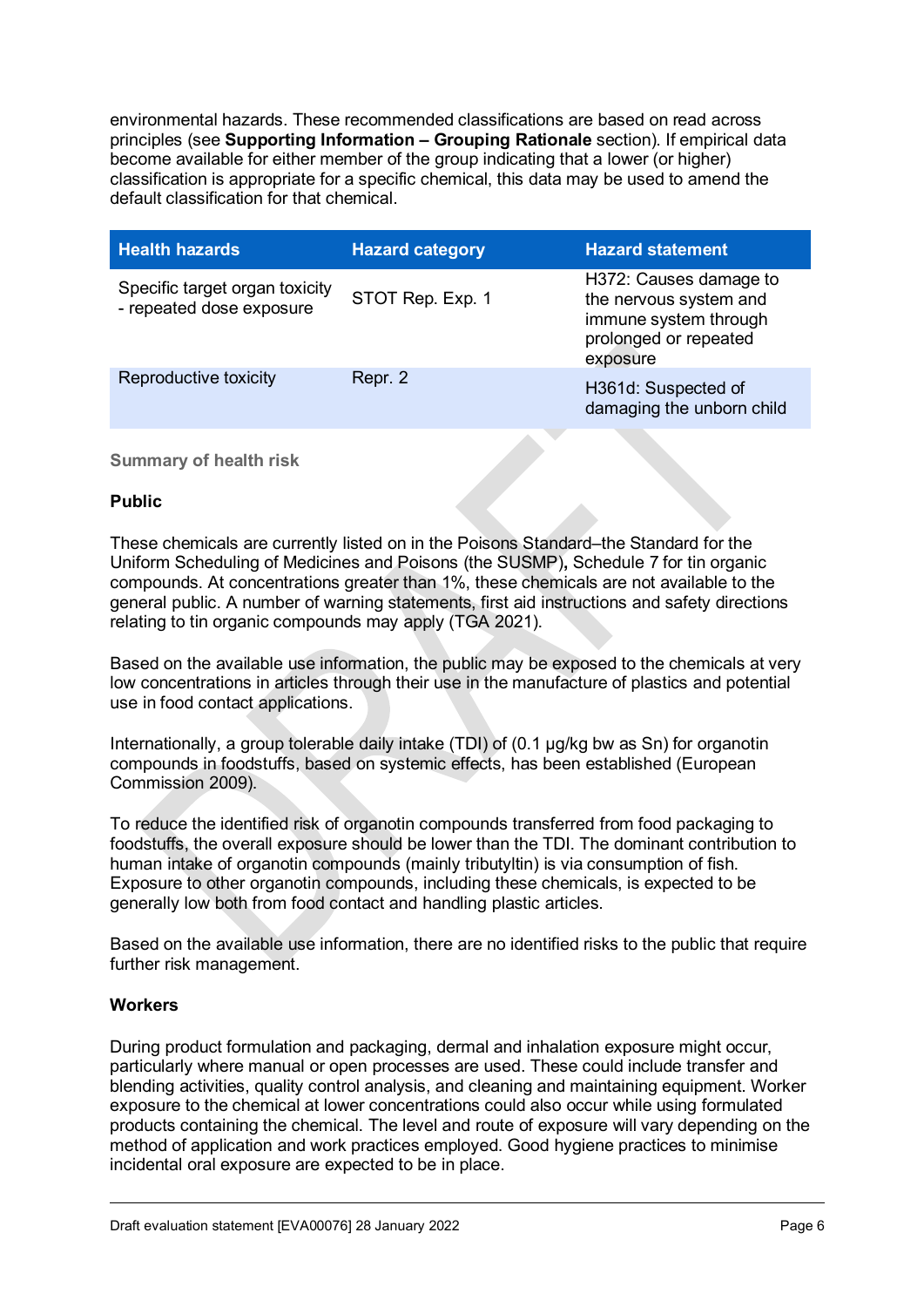Given the critical systemic long term health effects, these chemicals could pose a risk to workers.

Control measures to minimise dermal exposure and inhalation exposure (if aerosolised) are needed to manage the risk to workers (see **Proposed means for managing any risks** section).

Control measures implemented due to the reprotoxicity and repeated dose classifications are expected to be sufficient to protect workers from any potential sensitisation health effects.

### <span id="page-6-0"></span>Proposed means for managing risk

#### <span id="page-6-1"></span>**Workers**

**Recommendation to Safe Work Australia**

It is recommended that Safe Work Australia (SWA) update the Hazardous Chemical Information System (HCIS) to include classifications relevant to work health and safety.

**Information relating to safe introduction and use** 

The information in this statement including recommended hazard classifications, should be used by a person conducting a business or undertaking at a workplace (such as an employer) to determine the appropriate controls under the relevant jurisdiction Work Health and Safety laws.

Control measures that could be implemented to manage the risk arising from dermal and inhalation exposure to these chemicals include, but are not limited to:

- using closed systems or isolating operations
- minimising manual processes and work tasks through automating processes
- adopting work procedures that minimise splashes and spills
- cleaning equipment and work areas regularly
- using protective equipment that is designed, constructed, and operated to ensure that the worker does not come into contact with these chemicals.

Measures required to eliminate or manage risk arising from storing, handling and using these hazardous chemicals depend on the physical form and how these chemicals are used.

These control measures may need to be supplemented with:

- conducting health monitoring for any worker who is at significant risk of exposure to these chemicals if valid techniques are available to monitor the effect on the worker's health
- conducting air monitoring to ensure control measures in place continue to work effectively.

Personal protective equipment should not solely be relied upon to control risk and should only be used when all other reasonably practicable control measures do not eliminate or sufficiently minimise risk.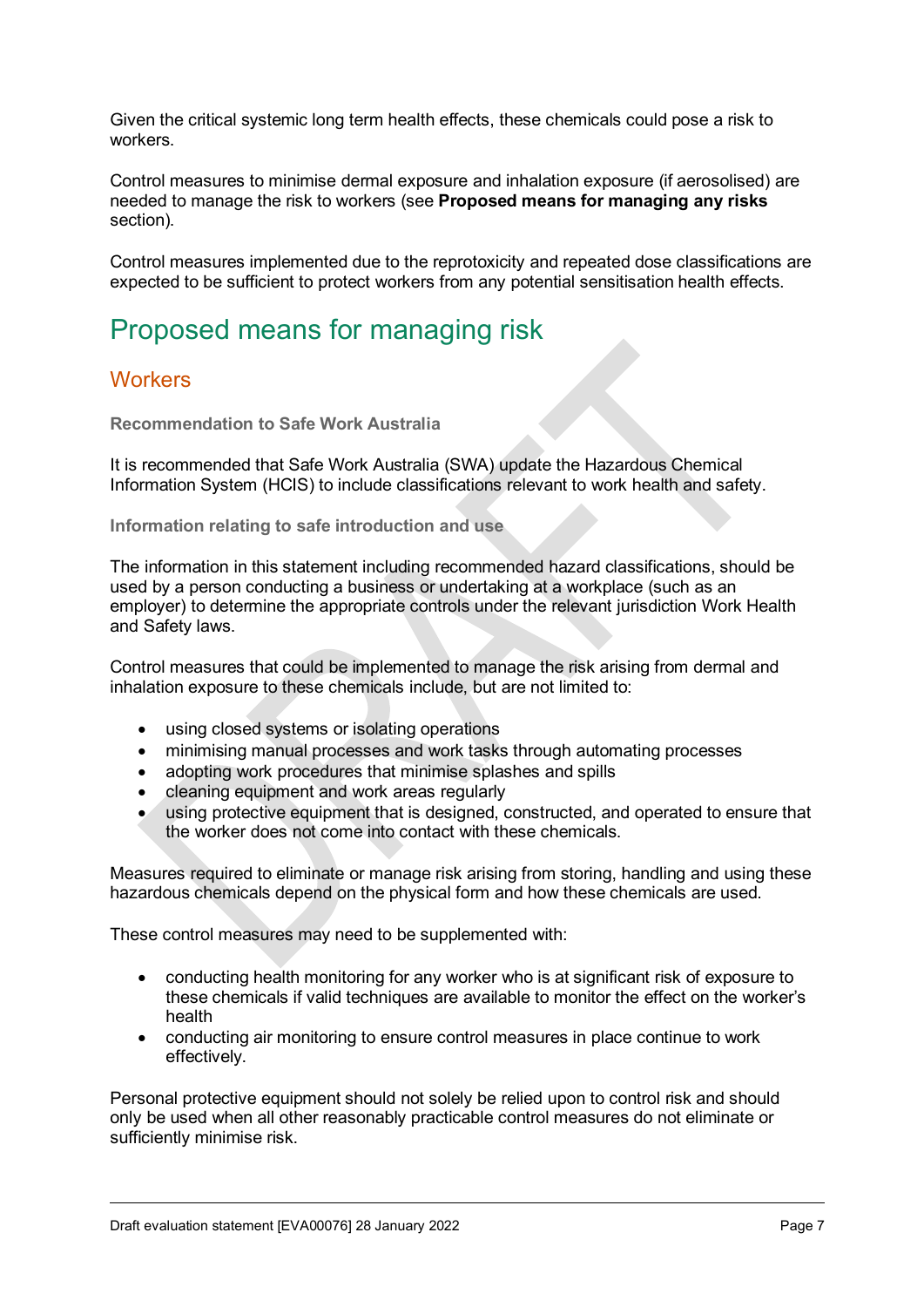Model codes of practice, available from the Safe Work Australia website, provide information on how to manage the risks of hazardous chemicals in the workplace, prepare an SDS and label containers of hazardous chemicals. Your Work Health and Safety regulator should be contacted for information on Work Health and Safety laws and relevant Codes of Practice in your jurisdiction.

## **Conclusions**

The conclusions of this evaluation are based on the information described in this Evaluation Statement.

Considering the proposed means of managing risks, the Executive Director is satisfied that the identified human health risks can be managed within existing risk management frameworks. This is provided that all requirements are met under environmental, workplace health and safety and poisons legislation as adopted by the relevant state or territory and the proposed means of managing the risks identified during this evaluation are implemented.

Note: Obligations to report additional information about hazards under *Section 100 of the Industrial Chemicals Act 2019* apply.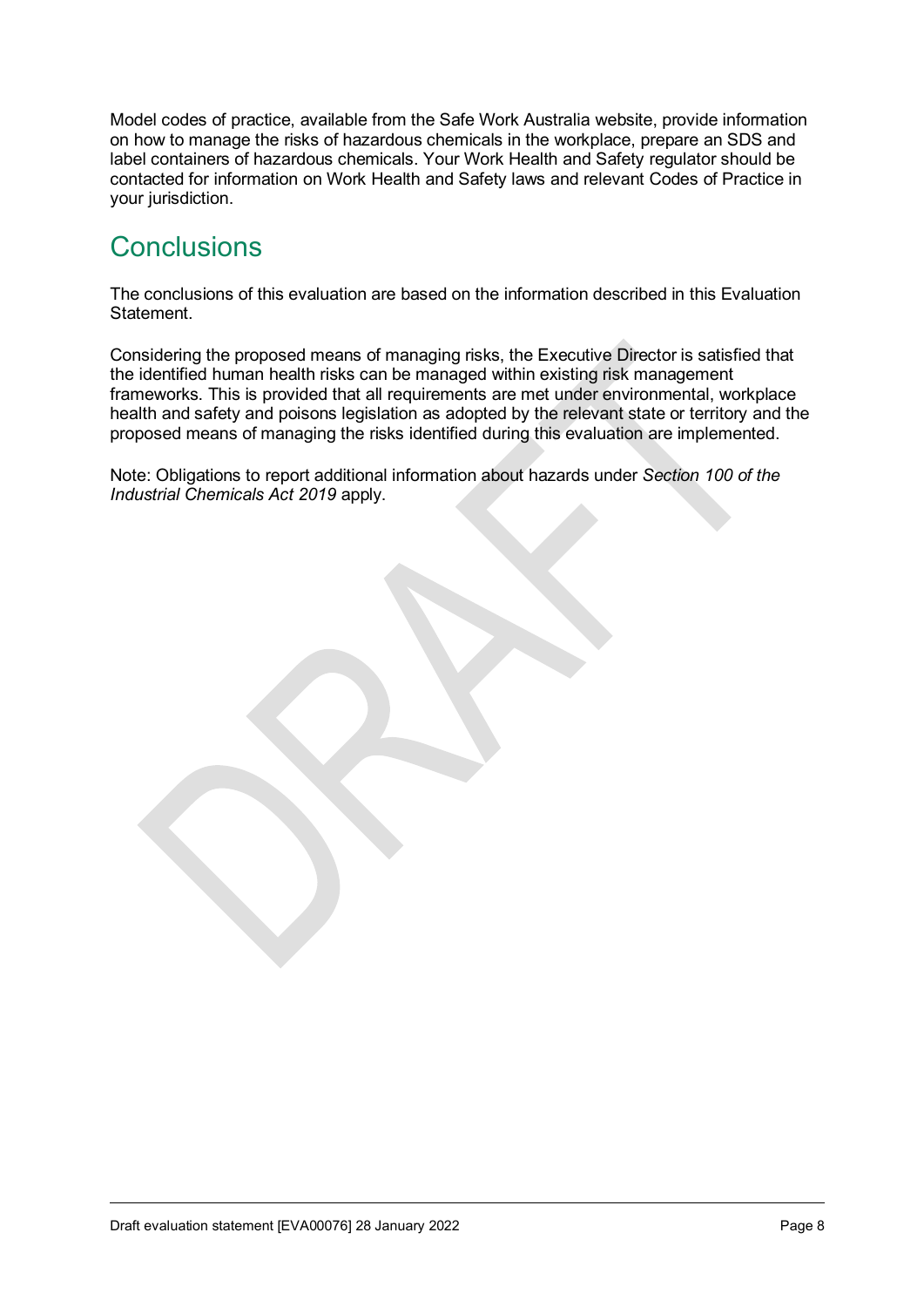# <span id="page-8-0"></span>Supporting information

# <span id="page-8-1"></span>Grouping rationale

This group of chemicals consists of dimethyltin bis(dodecylmercaptide) and a UVCB, CAS No. 68442-12-6. Both compounds are expected to release dimethyltin compounds following metabolism, although toxicokinetic data is limited to one in chemico hydrolysis study for the former chemical. Di-substituted organotin compounds have the general formula  $R_2SnX_2$ . The toxicity of organotin compounds depends largely on the organotin moiety (R group), with the anionic ligand (X) mostly influencing physicochemical properties and local toxicity. Although CAS No. 68442-12-6 may also release monomethyltin compounds, the toxicity of monoalkyltin compounds is lower than that of the related dialkyltin compounds.

# <span id="page-8-2"></span>Chemical identity

| <b>Chemical name</b>        | Stannane, bis(dodecylthio)dimethyl-                                                                                                                                     |
|-----------------------------|-------------------------------------------------------------------------------------------------------------------------------------------------------------------------|
| CAS No.                     | 51287-84-4                                                                                                                                                              |
|                             | dimethyltin bis[n-dodecylmercaptide]                                                                                                                                    |
| <b>Synonyms</b>             | dimethyltin bis(lauryl mercaptide)                                                                                                                                      |
|                             |                                                                                                                                                                         |
| <b>Structural formula</b>   | $H_3C$<br>Sn $SH_3$                                                                                                                                                     |
| <b>Molecular formula</b>    | C26H56S2Sn                                                                                                                                                              |
| Molecular weight (g/mol)    | 551.57                                                                                                                                                                  |
| <b>SMILES</b>               | S(CCCCCCCCCCCC)[Sn](SCCCCCCCCCCCCC)(C)C                                                                                                                                 |
| <b>Chemical description</b> | Organometallic compound                                                                                                                                                 |
|                             |                                                                                                                                                                         |
| <b>Chemical name</b>        | 9-Octadecenoic acid, 2-mercaptoethyl ester, (Z)-,<br>reaction products with dichlorodimethylstannane,<br>sodium sulfide (Na <sub>2</sub> S) and trichloromethylstannane |
| CAS No.                     | 68442-12-6                                                                                                                                                              |
| Synonyms                    |                                                                                                                                                                         |
| <b>Structural formula</b>   | No structure available                                                                                                                                                  |
| <b>Molecular formula</b>    | Not specified                                                                                                                                                           |
| Molecular weight (g/mol)    | Not specified                                                                                                                                                           |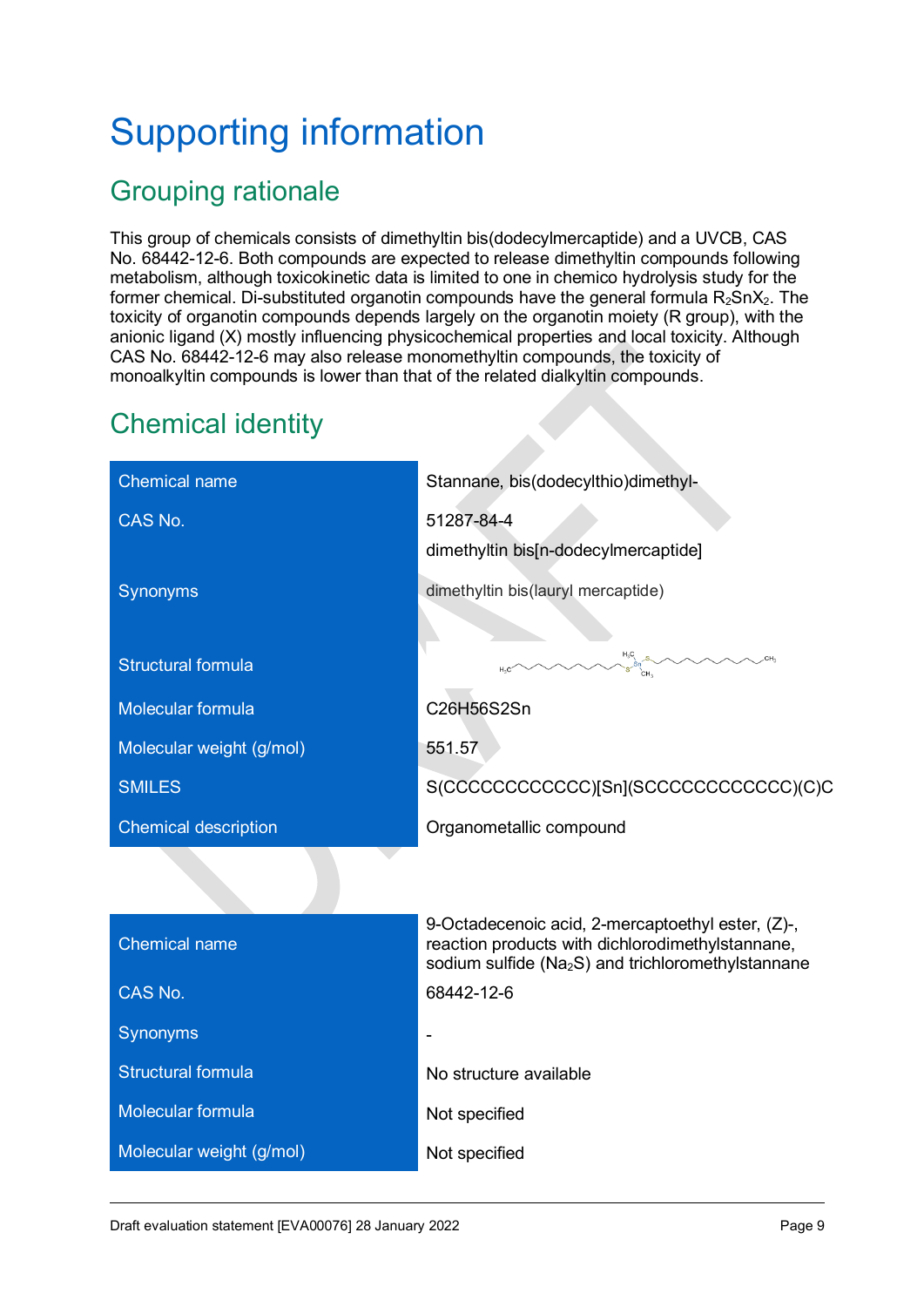**SMILES** 

Chemical description

Not specified

Organometallic compound and UVCB

# <span id="page-9-0"></span>Relevant physical and chemical properties

Dimethyltin bis(dodecylmercaptide) is an extremely pale liquid with the following properties:

- boiling point (predicted) 532.2±33.0 °C at 760 Torr (mmHg)
- vapour pressure (predicted) 0.0 +/- 1.4 mm Hg at 25ºC
- $\bullet$  density (experimental) 1.08 g/cm<sup>3</sup>.

Based on the predicted vapour pressure, this chemical has low volatility.

There is no information on the physical or chemical properties for CAS No. 68442-12-6.

### <span id="page-9-1"></span>Introduction and use

### <span id="page-9-2"></span>Australia

No specific information is available regarding the introduction, import and use of these chemicals in Australia.

The National Pollutant Inventory (NPI) provides information on emission sources of organotin compounds in Australia. The following site limited sources were identified by the NPI in 2019/2020:

- glass and glass product manufacturing
- polymer product manufacturing.

#### <span id="page-9-3"></span>International

The following international uses for dimethyltin bis(dodecylmercaptide) have been identified through the:

- European Union Registration, Evaluation and Authorisation of Chemicals (REACH)
- Substances in Preparations in Nordic countries (SPIN) database.

Based on international use information, the chemical is reported to be used in site limited applications as a catalyst, process regulator and heat stabiliser in the manufacture of plastic products. It is also used for the manufacture of textile, leather or fur, wood and wood products, pulp, paper and paper products, chemicals, rubber products, fabricated metal products, electrical, electronic and optical equipment, machinery and vehicles and furniture.

These products may have a number of commercial applications including: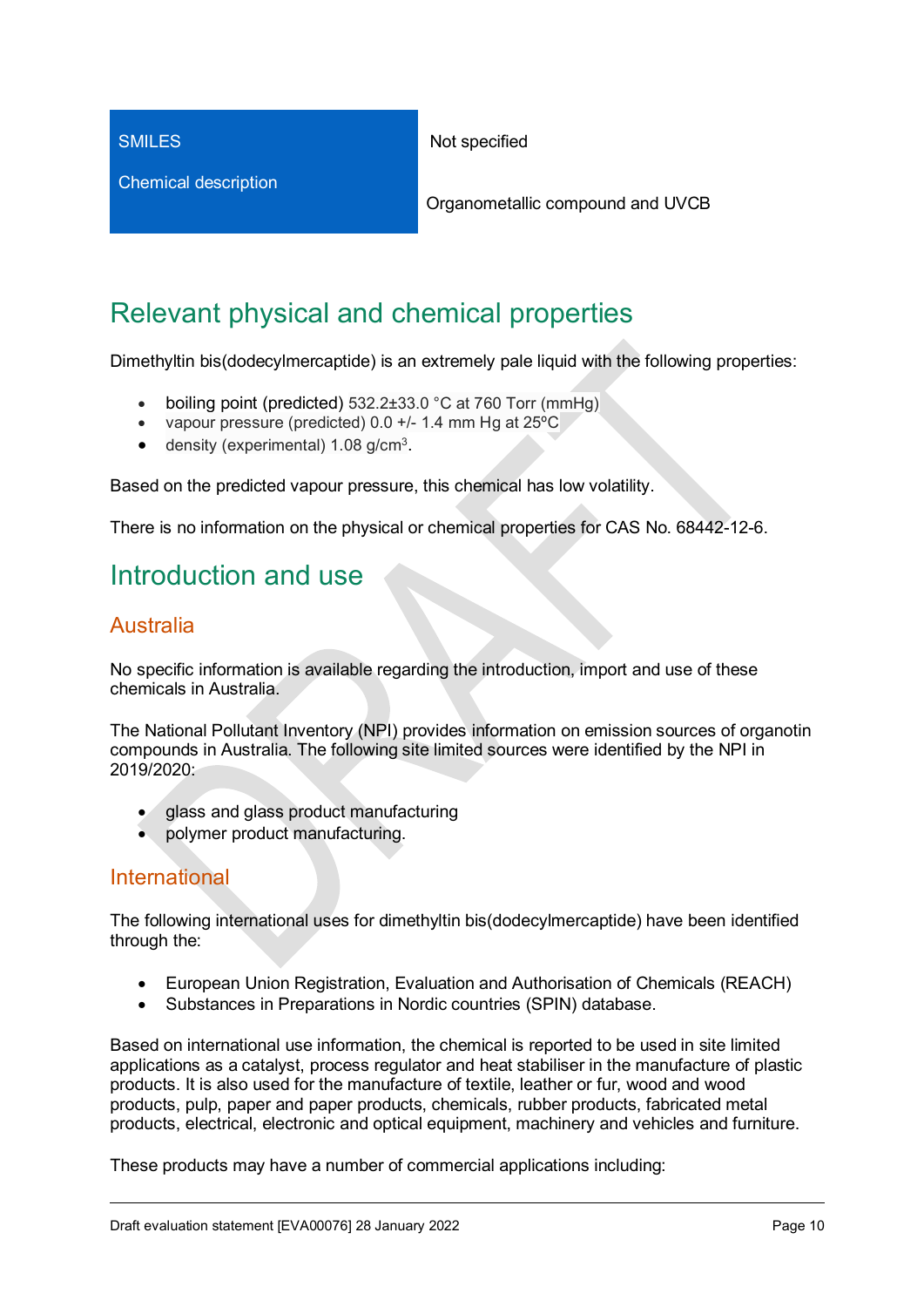- adhesives and sealants
- insulating materials
- construction materials
- coating products
- metal surface treatment products
- non-metal-surface treatment products
- paper chemicals
- textile treatment products and dyes.

Some of these commercial uses may also be used in domestic applications. No consumer uses are registered under REACH and the SPIN database suggests that the registered product uses do not indicate direct exposure to consumers.

No specific information is available for CAS No. 68442-12-6. The chemical was reported under the US Chemical Data Reporting (CDR) under the *Toxic Substances Control Act (US EPA 2012; US EPA 2016)* but no uses were identified. In general, dimethyltin compounds are used in the manufacture of plastics or other products.

## <span id="page-10-0"></span>Existing Australian regulatory controls

### <span id="page-10-1"></span>AICIS

No specific controls are currently available for these chemicals.

#### <span id="page-10-2"></span>Public

Tin organic compounds are listed in the Poisons Standard—SUSMP in Schedule 7 (TGA, 2021). This entry covers the chemicals in this group.

"TIN ORGANIC COMPOUNDS, being dialkyl, trialkyl and triphenyl tin compounds where the alkyl group is methyl, ethyl, propyl or butyl except:

a) when separately specified in this Schedule;

b) in plastics;

c) in semi-solid sealants, adhesives or elastomers containing 1% or less of the dialkyl, trialkyl or triphenyl tin component; or

d) in paint containing 1% or less of such compounds calculated as tin in the non-volatile content of the paint."

Schedule 7 chemicals are described as: 'Dangerous poisons – Substances with a high potential for causing harm at low exposure and which require special precautions during manufacture, handling or use. These poisons should be available only to specialised or authorised users who have the skills necessary to handle them safely. Special regulations restricting their availability, possession, storage or use may apply.' (TGA 2021).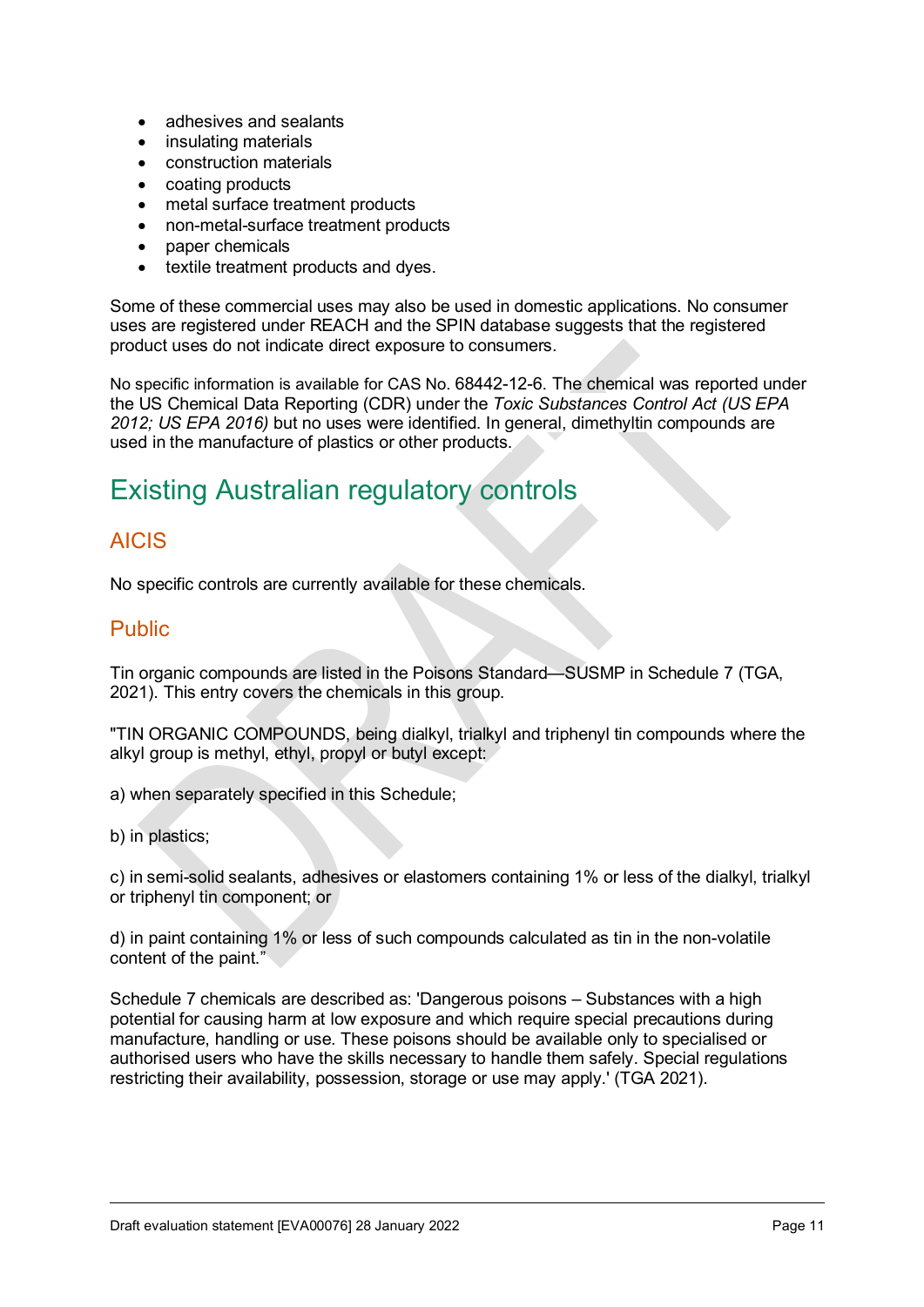### <span id="page-11-0"></span>**Workers**

Tin and its compounds are listed in the Work Health and Safety Regulations (2021 revision) as restricted hazardous chemicals—the restricted use is 'abrasive blasting at a concentration of greater than 0.1% as tin' (SWA 2021).

These chemicals are not specifically listed as hazardous chemicals on the Hazardous Chemicals Information system (HCIS) (SWA).

Tin organic compounds (as Sn) have an exposure standard of 0.1 mg/m<sup>3</sup> time weighted average (TWA) and 0.2 mg/m<sup>3</sup> short term exposure limit (STEL) (SWA).

In 2020, Safe Work Australia reviewed and recommended to retain the TWA. The recommended TWA is considered protective for effects on the central nervous system and other systems. A STEL was not recommended due to insufficient data relating to acute exposures (SWA 2020). At the time of publication of this Evaluation Statement, these workplace exposure standards were yet to be finalised.

### <span id="page-11-1"></span>International regulatory status

#### <span id="page-11-2"></span>Exposure standards

The following exposure standards were identified for tin, organic compounds (as Sn) (Chemwatch):

An exposure limit of 0.1 mg/m<sup>3</sup> TWA and 0.2–0.4 mg/m<sup>3</sup> STEL in different countries such as Bulgaria, Canada (Alberta, British Columbia, Ontario, Quebec, Saskatchewan, Yukon), Denmark, Egypt, Estonia, France, Greece, Malaysia, Mexico, Norway, Philippines, Singapore, South Africa, Spain, Sweden, Taiwan, the United Kingdom and the United States of American (California, Hawaii, Minnesota, Tennessee, Vermont, Washington).

#### <span id="page-11-3"></span>European Union

Tin compounds (organic) are listed on the following (Chemwatch):

• Council of Europe Resolution AP (92) 2 on control of aids to polymerisation for plastic materials and articles intended to come into contact with foodstuffs—Limits for finished articles; a limit of 0.05 mg/kg (as Sn) applies.

### <span id="page-11-4"></span>Health hazard information

### <span id="page-11-5"></span>**Toxicokinetics**

Studies have shown that in general, sulfur or carboxylate-based ligands of organotin compounds are easily displaced under mild physiological conditions (NICNAS, 2018b). Abiotic hydrolysis of dimethyltin bis(dodecylmercaptide) has been studied. However, no data are available regarding the in vivo metabolism of these chemicals.

The hydrolysis of dimethyltin bis(dodecylmercaptide) was studied using Organisation for Economic Co-operation and Development (OECD) Test Guideline (TG) 111 at pH 1.2, 4, 7 and 9 using NMR spectroscopy. The chemical was reported to be hydrolytically stable at pH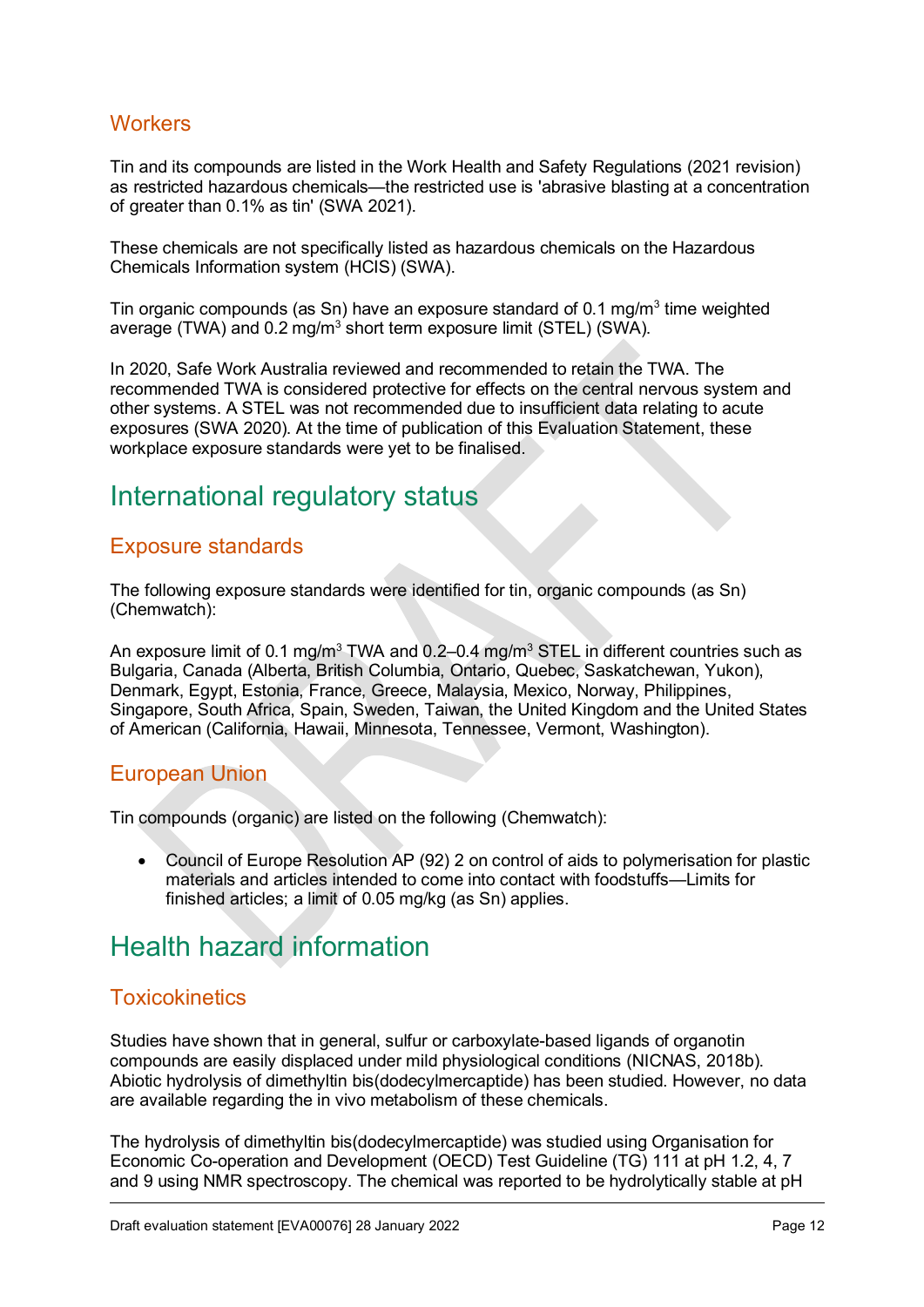4, 7 and 9. After 5 days of hydrolysis at 50 °C, less than 10% of the test material was hydrolysed (half-life at 25 °C >1 year). At simulated gastric conditions (0.1 M HCl/pH 1.2 at 37 °C/4 h) the only identifiable breakdown product was the monochloride substituted product of the test material, chlorododecylthiodimethylstannane (REACH).

#### <span id="page-12-0"></span>Acute toxicity

**Oral**

Limited data are available. Dimethyltin bis(dodecylmercaptide) has a reported lethal dose (LD50) in rats of 8500 mg/kg bw (no study details) indicating low acute oral toxicity. Sublethal signs of toxicity included general depressed activity, somnolence and haemorrhage (CCOHS).

Dimethyltin alkyl mercaptoacetate compounds have moderate oral acute toxicity with median LD50 values in the range 1000–1735 mg/kg bw (NICNAS 2018b).

#### **Dermal**

No data are available for these chemicals. Dimethyltin alkyl mercaptoacetate compounds have low acute dermal toxicity (NICNAS 2018b).

#### **Inhalation**

Based on the limited data, dimethyltin bis(dodecylmercaptide) has moderate acute inhalation toxicity. An Low C50 in rats of 3.3 mg/L was reported with no study details. Sub-lethal signs of toxicity included unspecified effects on the lungs and thorax in addition to haemorrhage (CCOHS).

Dimethyltin alkyl mercaptoacetate compounds have low acute inhalation toxicity (NICNAS 2018b).

Given the limited study details for the lethal concentration (LC50 value), classification is not warranted

#### <span id="page-12-1"></span>Corrosion/Irritation

#### **Skin irritation**

Based on two in vitro studies, dimethyltin bis(dodecylmercaptide) is not expected to be irritating to the skin.

In a GLP compliant in vitro skin corrosion assay conducted in accordance with OECD TG 431, the chemical was applied to reconstructed human epidermis (EpiDerm human skin model) for 3 and 60 minutes. The mean tissue viability was 80.9 % and 82.3% after 3 and 60 minutes respectively. Substances that do not reduce viability to less than 50% after 3 minutes and less than 15% after 60 minutes using this human skin model are classified as non-corrosive. Therefore, the chemical is considered to be unlikely to have the potential to cause corrosion in vivo following application to skin (REACH).

In a GLP compliant in vitro skin irritation study conducted in accordance with OECD TG 439 (in vitro reconstructed human epidermis (RHE) test method for skin irritation), the chemical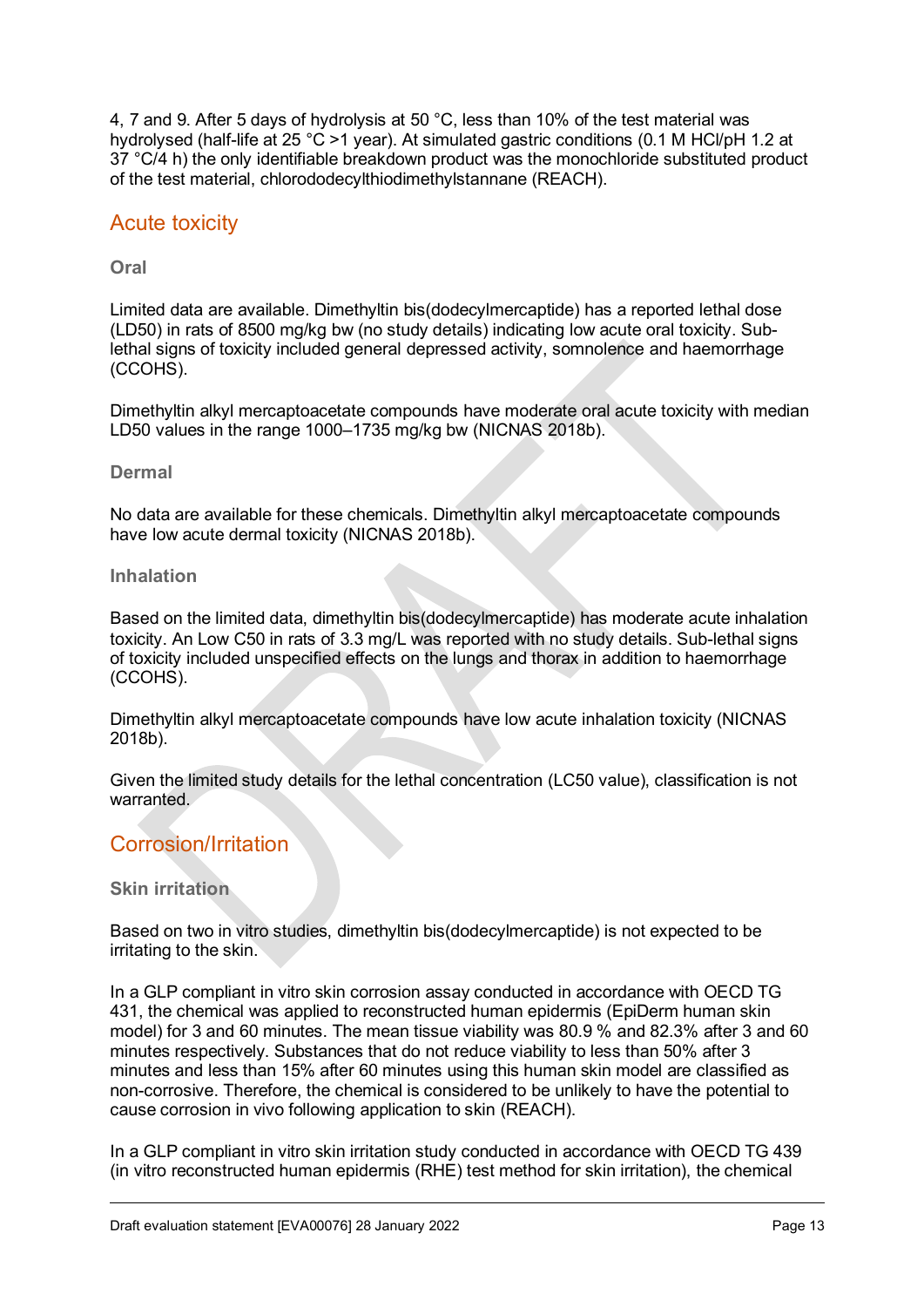was applied to RhE for an exposure period of 15 minutes followed by an observation period of 42 hours. A mean tissue viability value of 80.9% was reported for the chemical in this study, and it was determined not to be irritating to the skin (test chemicals may be considered to be non-irritating to skin if the tissue viability after exposure and post-treatment incubation is >50%). Interpretation of results obtained from OECD TG 439 studies do not allow for distinction between irritation and corrosion (REACH).

The corrosive effects observed for DMTC (NICNAS, 2018a) are not expected to occur for these chemicals. Dimethyltin alkyl mercaptoacetate compounds are considered to be slight skin irritants (NICNAS 2018b).

#### **Eye irritation**

Based on one in vitro study, dimethyltin bis(dodecylmercaptide) is not expected to be irritating to eyes.

In a GLP compliant ex vivo eye corrosivity/irritation study conducted according to OECD TG 437, the chemical was applied to 3 bovine corneae per experiment. The mean in vitro irritancy score (IVIS) was 0.7 (IVIS >55 is regarded as serious eye damage and IVIS ≤3 is UN GHS No Category). Based on the criteria of the assay, the chemical did not meet the GHS criteria for classification (REACH).

The corrosive effects observed for DMTC (NICNAS 2018a) are not expected to occur for these chemicals. Dimethyltin alkyl mercaptoacetate compounds are considered to be slight eye irritants (NICNAS 2018b).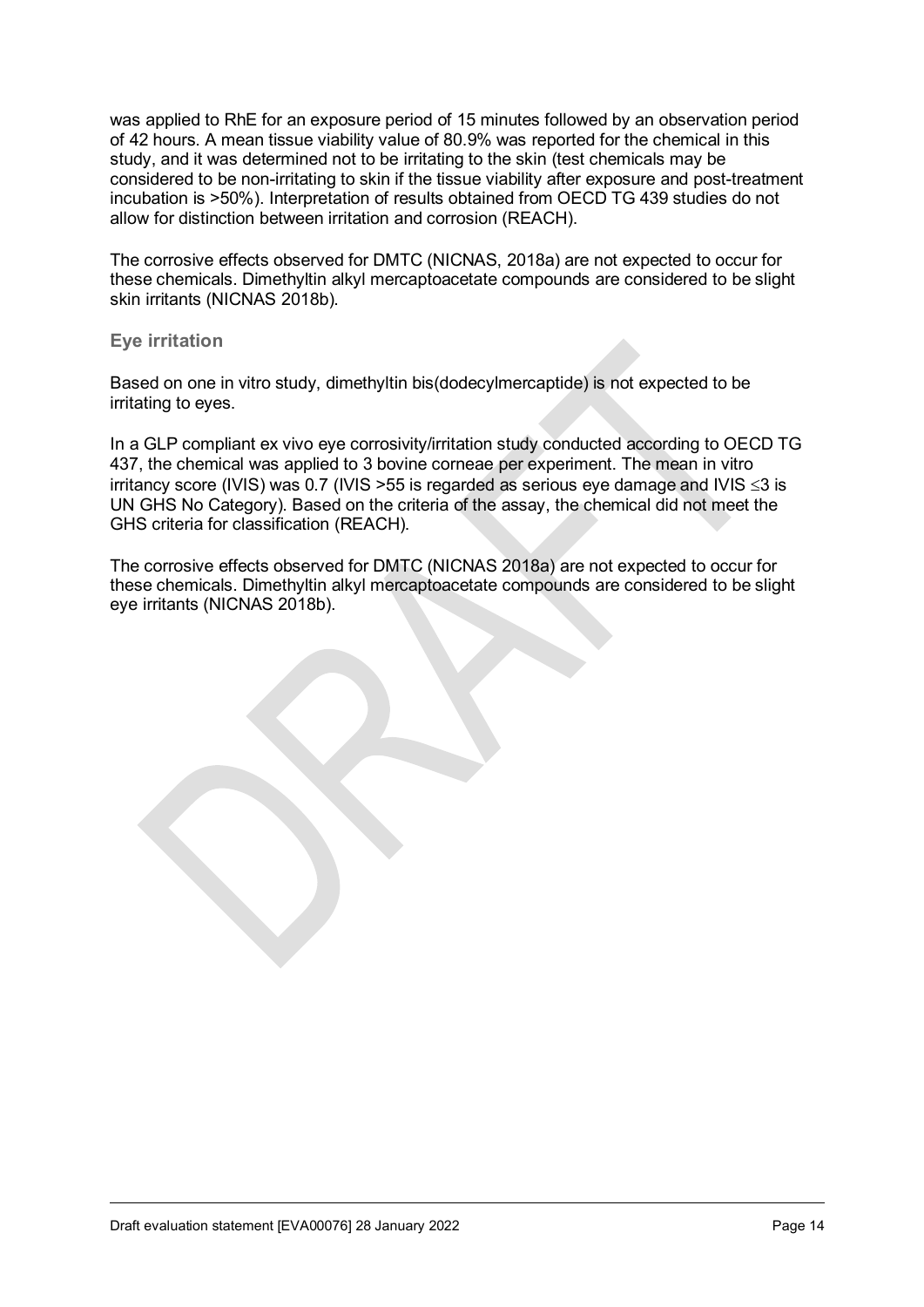### <span id="page-14-0"></span>**References**

CCOHS (Canadian Centre for Occupational Health and Safety) (2021) *[Record for CAS No.](http://ccohsid.ccohs.ca/rtecs/login.html?locale=en)  [51287-84-4](http://ccohsid.ccohs.ca/rtecs/login.html?locale=en)*, CCOHS, accessed December 2021.

Chemwatch (n.d.) *[Galleria Chemica](https://jr.chemwatch.net/galleria/)*, Chemwatch website, accessed December 2021.

EC (European Commission) (2009). *[COMMISSION STAFF WORKING DOCUMENT Impact](https://ec.europa.eu/smart-regulation/impact/ia_carried_out/docs/ia_2009/sec_2009_0705_2_en.pdf)  [Assessment Report Proposal for a COMMISSION DECISION amending Council Directive](https://ec.europa.eu/smart-regulation/impact/ia_carried_out/docs/ia_2009/sec_2009_0705_2_en.pdf)  [76/769/EEC on the approximation of the laws, regulations and administrative provisions of](https://ec.europa.eu/smart-regulation/impact/ia_carried_out/docs/ia_2009/sec_2009_0705_2_en.pdf)  [the Member States relating to restrictions,](https://ec.europa.eu/smart-regulation/impact/ia_carried_out/docs/ia_2009/sec_2009_0705_2_en.pdf)* accessed December 2021.

NICNAS (National Industrial Chemicals Notification and Assessment Scheme) (2018a) *Single Assessment Report - [Stannane, dichlorodimethyl-: Human Health Tier](https://www.industrialchemicals.gov.au/chemical-information/search-assessments#keywords) II assessment*, NICNAS, accessed December 2021.

NICNAS (National Industrial Chemicals Notification and Assessment Scheme) (2018b) *Group Assessment Report -* [Dimethyltin alkyl mercaptoacetates](https://www.industrialchemicals.gov.au/chemical-information/search-assessments#keywords)*: Human Health Tier II [assessment](https://www.industrialchemicals.gov.au/chemical-information/search-assessments#keywords)*, NICNAS, accessed December 2021.

NPI (National Pollutant Inventory) (n.d.) *[Substance list and thresholds](http://www.npi.gov.au/substances/substance-list-and-thresholds)*, NPI website, accessed December 2021.

OECD (Organisation for Economic Co-operation and Development) (2018) *[Quantitative](https://www.oecd.org/chemicalsafety/risk-assessment/oecd-qsar-toolbox.htm)  [Structure-Activity Relationship Toolbox \(Version 4.2\)](https://www.oecd.org/chemicalsafety/risk-assessment/oecd-qsar-toolbox.htm)*, Computer software, OECD, accessed December 2021.

REACH (Registration, Evaluation, Authorisation and Restriction of Chemicals) (n.d.) *[Registered dossier for CAS No. 51287-84-4](https://echa.europa.eu/registration-dossier/-/registered-dossier/24852)*, European Chemicals Agency website, accessed December 2021.

SPIN (Substances in Preparation in Nordic Countries) (n.d.) *[SPIN Database](http://www.spin2000.net/spinmyphp/)*, SPIN website, accessed December 2021.

SWA (Safe Work Australia) (n.d.) *[Hazardous Chemicals Information System](http://hcis.safeworkaustralia.gov.au/)*, SWA website, accessed December 2021.

SWA (Safe Work Australia) (2021) *[Model Health and Safety Regulations \(2021\),](https://www.safeworkaustralia.gov.au/sites/default/files/2021-11/Model-WHS-Regulations-1January2021.pdf)* SWA, accessed December 2021.

SWA (Safe Work Australia) (2021) Draft evaluation report [workplace exposure standard tin](https://engage.swa.gov.au/wes-review-release-15) organic [compounds,](https://engage.swa.gov.au/wes-review-release-15) SWA, accessed December 2021.

TGA (Therapeutic Goods Administration) (2021) *[Standard for the Uniform Scheduling of](https://www.tga.gov.au/publication/poisons-standard-susmp)  Medicines and Poisons [No. 34 \(Poisons Standard October 2021\)](https://www.tga.gov.au/publication/poisons-standard-susmp)*, TGA, accessed December 2021.

UNECE (United Nations Economic Commission for Europe) (2017) *[Globally Harmonized](https://unece.org/ghs-rev7-2017)  [System of Classification and Labelling of Chemicals \(GHS\) Seventh Revised Edition](https://unece.org/ghs-rev7-2017)*, UNECE, accessed December 2021.

US EPA (United States Environmental Protection Agency) (2012) *[Chemical Data Reporting](https://www.epa.gov/chemical-data-reporting/access-cdr-data#2016)  [Data](https://www.epa.gov/chemical-data-reporting/access-cdr-data#2016)*, US EPA website, accessed December 2022.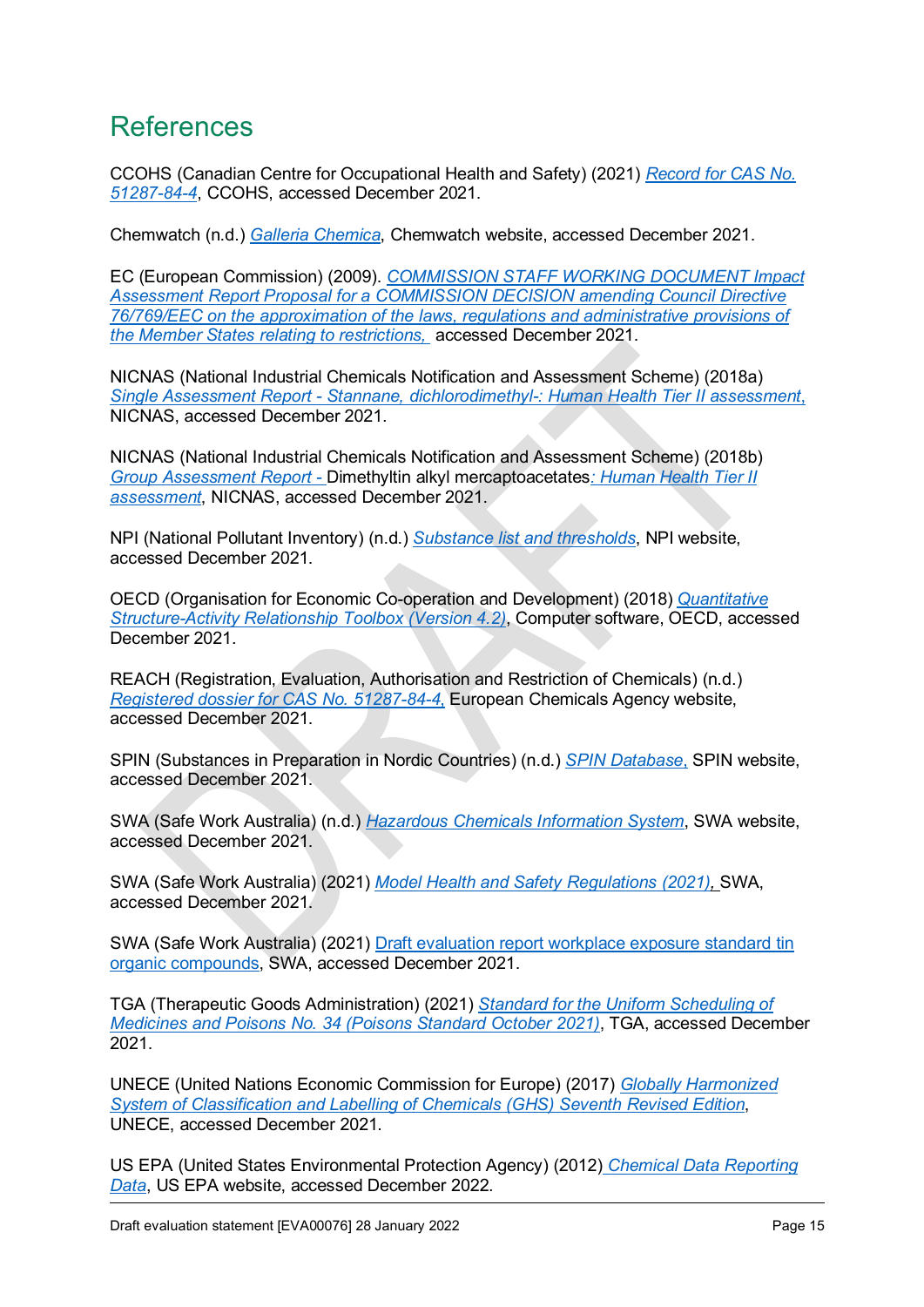US EPA (2016) *[Chemical Data Reporting Data](https://www.epa.gov/chemical-data-reporting/access-cdr-data#2016)*, US EPA website, accessed December 2022.

WHO (World Health Organization) (2006), *[Concise International Chemical Assessment](https://inchem.org/pages/cicads.html)  [Document 73 \(CICAD\), Mono and disubstituted methyltin, butyltin, and octyltin compounds](https://inchem.org/pages/cicads.html)*, WHO, accessed December 2021.